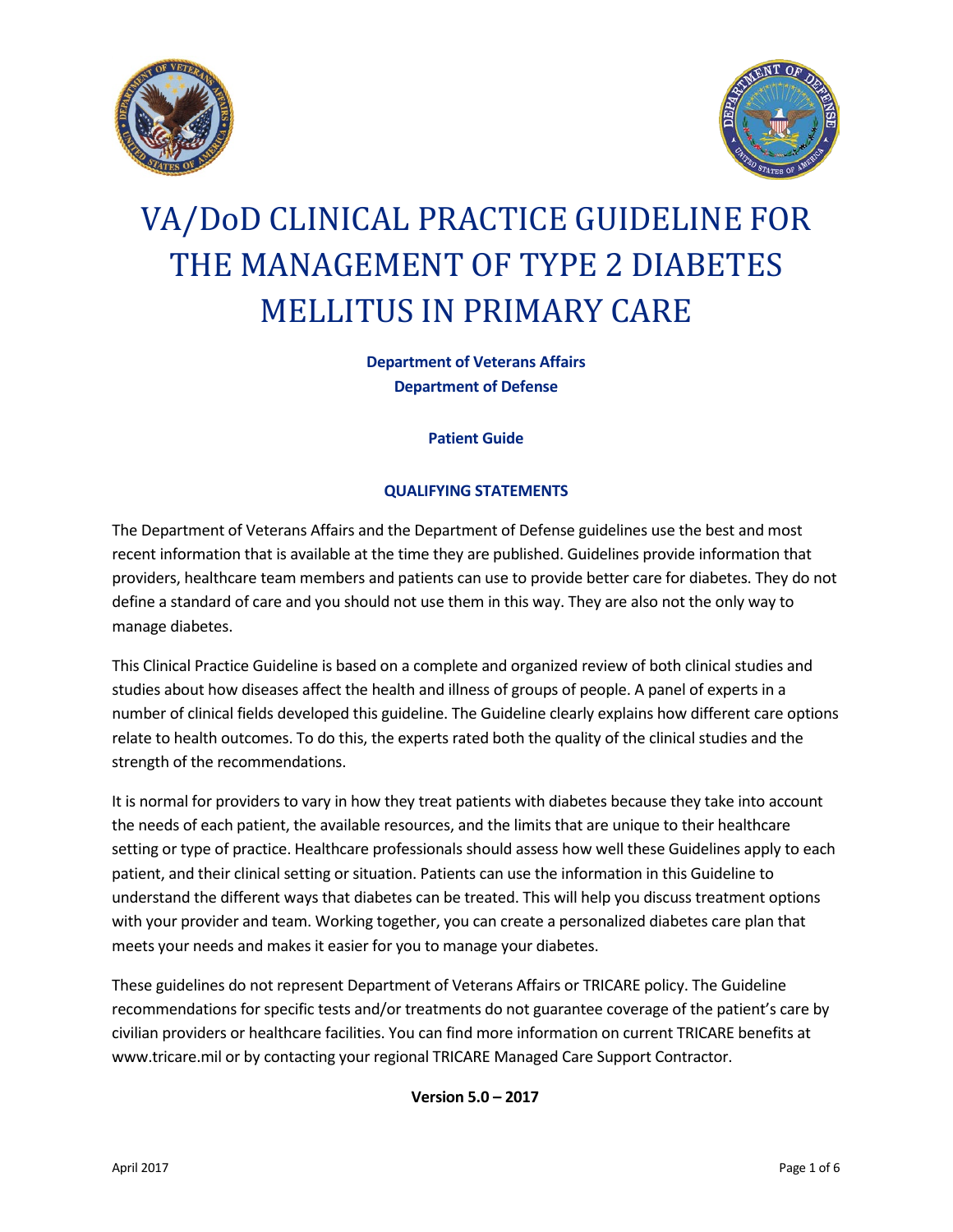### **You have diabetes. What do you do now?**

Diabetes is a chronic disease but you can manage diabetes by working with your healthcare provider and other members of your healthcare team. You and your healthcare team will make decisions together to come up with a treatment plan that is right for you.

# **What is diabetes mellitus?**

We get glucose (also called sugar) from most of the carbohydrates (foods like breads, pasta, milk, and fruits) we eat. Our bodies use this sugar to give us the energy we need to live. People have a gland in the abdomen called the pancreas which makes insulin. Insulin is a hormone that flows through the blood and brings sugar into the cells of the body to provide energy. Therefore, when there is not enough insulin or when the body can't use insulin as it should, the level of sugar in our blood goes up. Diabetes mellitus is a disease where the blood sugar (also called blood glucose) is higher than normal.[\[1\]](#page-5-0) Some people who have diabetes do not make enough or do not make any insulin at all. This is called Type 1 diabetes. People with Type 2 diabetes cannot use insulin in the right way. When people first have Type 2 diabetes, they make more insulin to make up for the body not using it as it should. If Type 2 diabetes lasts for a long time, the pancreas may start to make less insulin. There are many reasons why some people get Type 2 diabetes. It can often be caused by too much fat tissue, especially around the waist. Less commonly, diabetes occurs from taking cortisone-like medications for a long time or from being pregnant.

# **What are the signs and symptoms of diabetes?**

In the beginning, there are no outward signs of Type 2 diabetes. But when the disease becomes worse, patients start to notice some signs. For example, they may feel hungry, tired, the need to urinate often, thirsty, have dry mouth, vision problems, or weight loss.[\[2](#page-5-1)[,3\]](#page-5-2) If you have these symptoms, it is important to call your healthcare provider. If diabetes lasts for a long time, patients may notice symptoms of complications or long-term problems. For example, they can have yeast infections, no feeling in the feet or legs, poor wound healing, heart problems, kidney problems, or eye problems.[\[4\]](#page-5-3) You cannot know if you have diabetes on your own. Only a healthcare provider can know if you have diabetes.

# **How is diabetes treated?**

It is important to talk with your healthcare provider and team about your goals for blood sugar and hemoglobin A1c (a test that lets patients and their healthcare team know about their diabetes control over 2 to 3 months) levels. Your healthcare provider will consider your present health, your preferences, and what is important for you now and in the future. Type 2 diabetes is treated with medications and changes in your physical activity, weight, and diet.[\[5\]](#page-5-4) Some patients may also need insulin or other injections.[\[5\]](#page-5-4) Patients often need to monitor their blood sugar.[\[5\]](#page-5-4) In addition to the hemoglobin A1c test, your healthcare provider will also do some other important tests. African American patients who have diabetes may have higher hemoglobin A1c test results even if their blood glucose measures are the same as other races. When African American patients work with their providers and teams to set hemoglobin A1c goals, they need to take this into account. Since the medications for the treatment of diabetes are rapidly changing, talk to your provider often about your medication(s).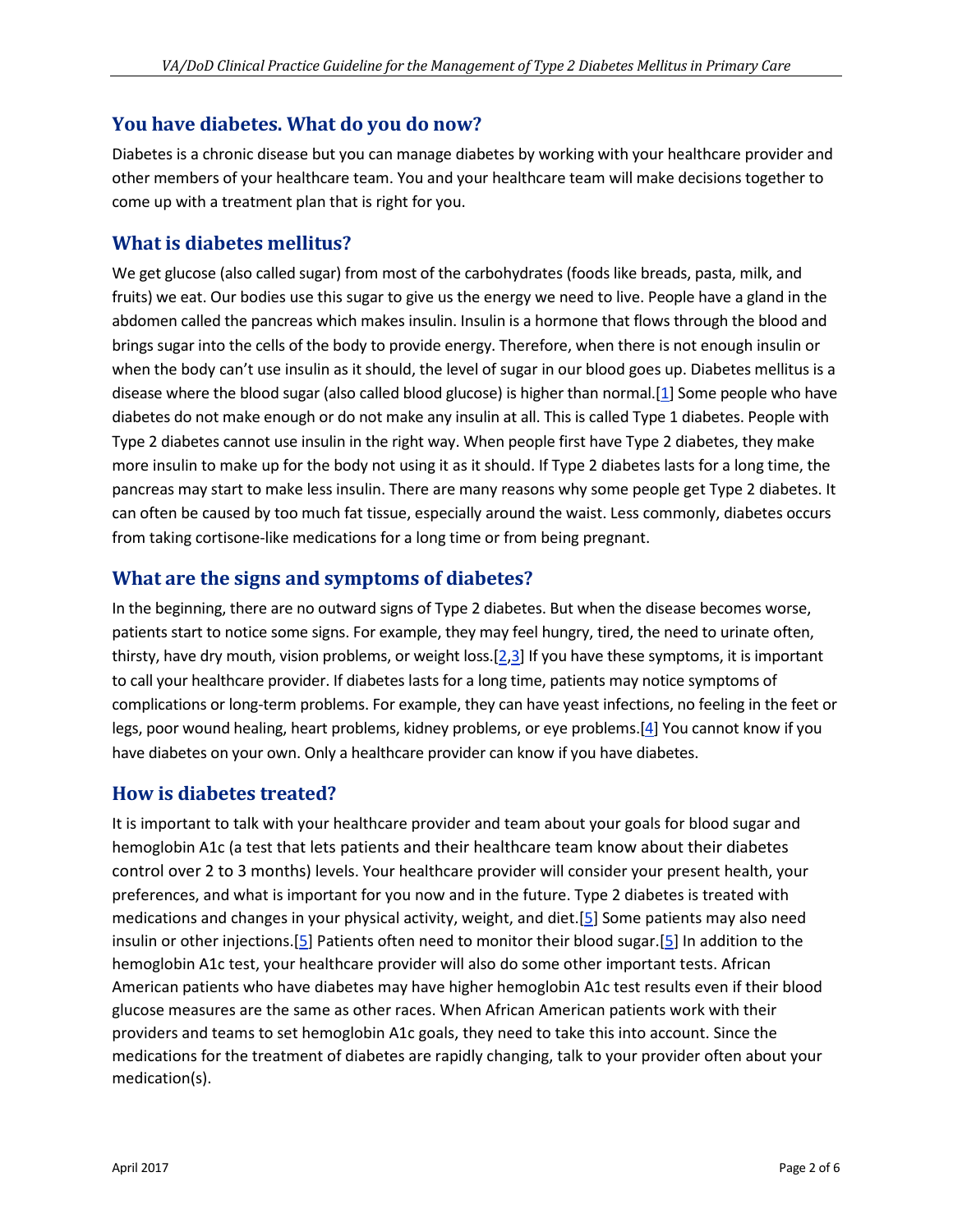Your provider or dietitian may suggest a Mediterranean diet. [Table 1](#page-2-0) shows some components of the Mediterranean diet.

| <b>Food</b>                                 | Goal                       |
|---------------------------------------------|----------------------------|
| Recommended                                 |                            |
| Olive Oil                                   | $\geq$ 4 tbsp. per day     |
| Tree nuts and peanuts                       | $\geq$ 3 servings per week |
| Fresh fruits including natural fruit juices | $\geq$ 3 servings per day  |
| Vegetables                                  | $\geq$ 2 servings per day  |
| Seafood (primarily fatty fish)              | $\geq$ 3 servings per week |
| Legumes                                     | $\geq$ 3 servings per week |
| Sofrito <sup>+</sup>                        | $\geq$ 2 servings per week |
| White meat                                  | In place of red meat       |
| Wine with meals (optional)                  | Discuss with provider      |
| Discouraged                                 |                            |
| Soda drinks                                 | < 1 drink per day          |
| Commercial baked goods, sweets, pastries‡   | < 3 servings per week      |
| Spread fats                                 | < 1 serving per day        |
| Red and processed meats                     | < 1 serving per day        |

<span id="page-2-0"></span>

\*Adapted from Estruch, et al. (2013) [\[6\]](#page-5-5)

† Sofrito is a sauce made with tomato and onion, and often includes garlic, herbs, and olive oil.

‡ Commercial bakery goods, sweets, and pastries include cakes, cookies, biscuits, and custard, and do not include those that are homemade.

If you do not see a dietitian, additional tools to plan food choices and menus are on the United States Department of Agriculture website[, http://www.choosemyplate.gov/.](http://www.choosemyplate.gov/)

[Table 2](#page-3-0) shows some advice on physical activity for adults and older adults.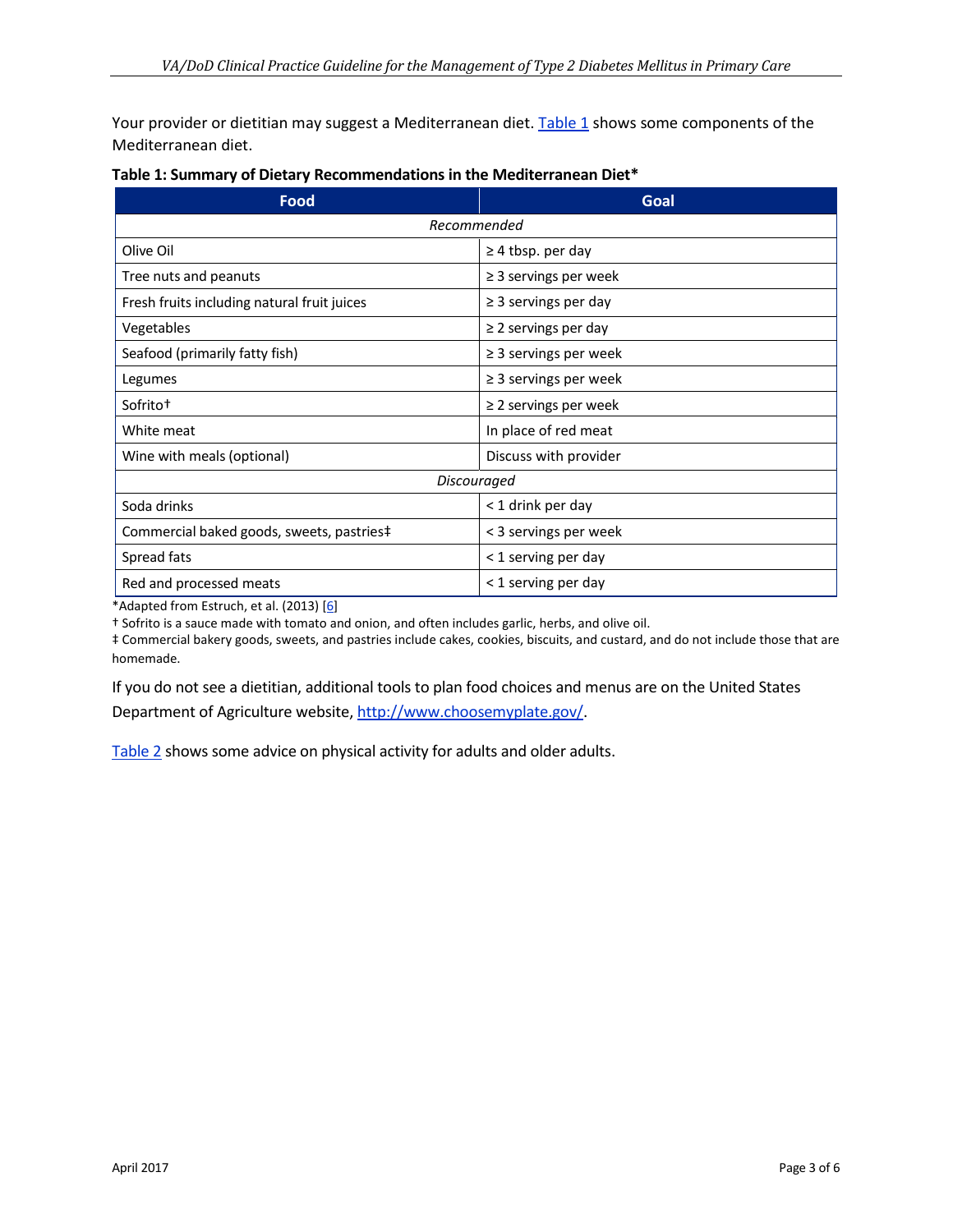| <b>All Adults</b>                                                                                                                                                                                                                                                                                                                                                                                             | <b>Older Adults</b>                                                                                                                           |
|---------------------------------------------------------------------------------------------------------------------------------------------------------------------------------------------------------------------------------------------------------------------------------------------------------------------------------------------------------------------------------------------------------------|-----------------------------------------------------------------------------------------------------------------------------------------------|
| Avoid inactivity. Some physical activity is better than<br>none and adults who participate in any amount of<br>physical activity gain some health benefits.                                                                                                                                                                                                                                                   | Be as physically active as abilities and conditions allow<br>when unable to do 150 minutes of moderate-intensity<br>aerobic* activity a week. |
| For substantial health benefits, do at least 150 minutes<br>(2 hours and 30 minutes) a week of moderate intensity<br>or 75 minutes (1 hour and 15 minutes) of vigorous<br>aerobic* physical activity, or an equivalent combination<br>of moderate and vigorous intensity aerobic* activity.                                                                                                                   | Do exercises that maintain or improve balance if at<br>risk of falling.                                                                       |
| Do muscle-strengthening activities that are moderate or<br>high intensity and involve all major muscle groups on 2<br>or more days a week, as these activities provide<br>additional health benefits.                                                                                                                                                                                                         | Consider level of fitness before determining level of<br>activity.                                                                            |
| For additional and more extensive health benefits,<br>increase aerobic physical activity to 300 minutes (5<br>hours) a week of moderate intensity, or 150 minutes a<br>week of vigorous intensity aerobic* physical activity, or<br>an equivalent combination of moderate and vigorous<br>intensity activity as additional health benefits are gained<br>by engaging in physical activity beyond this amount. | Understand how chronic conditions affect ability to<br>do regular physical activity safely.                                                   |

#### <span id="page-3-0"></span>**Table 2. Key Physical Activity Guidelines for Adults & Older Adults [\[7\]](#page-5-6)**

\*Aerobic activity should be performed in episodes of at least 10 minutes, and preferably, it should be spread throughout the week.

# **Who is at risk for diabetes?**

The risk for diabetes increases as people get older.[\[1\]](#page-5-0) People of Asian, African, Native American, or Pacific Islands descent are more likely to get diabetes.[\[1\]](#page-5-0) Being overweight and having little physical activity can lead to diabetes. People at risk for diabetes also often have high blood pressure and cholesterol problems. Women with diabetes when pregnant are also at risk for diabetes later in their life. Not all people with these risk factors will develop diabetes. It is important for everyone to work with their healthcare provider and team to prevent diabetes.

# **How can I best take care of myself if I have diabetes?**

To live well with diabetes, work closely with your healthcare provider to choose the best treatment plan for you. Your healthcare provider and team want you to let them know about your goals and preferences so that they can work with you to create a treatment plan that's right for you. Make sure to keep your appointments with your healthcare provider. It is also very important to take your medicines and to measure your blood sugar as discussed with your healthcare provider. You should also see your eye healthcare provider on a routine basis. Increasing physical activity will also help most people who have diabetes. Even light activity, such as walking, taking stairs, vacuuming the house, and dancing will help you control diabetes. You can also join diabetes education classes to get updates on new treatments.

# **When is low blood sugar an emergency?**

Low blood sugar can make you feel light-headed, sweaty, shaky, or confused. If you feel any of these things, **you should check your blood sugar immediately**. These signs usually happen when blood sugar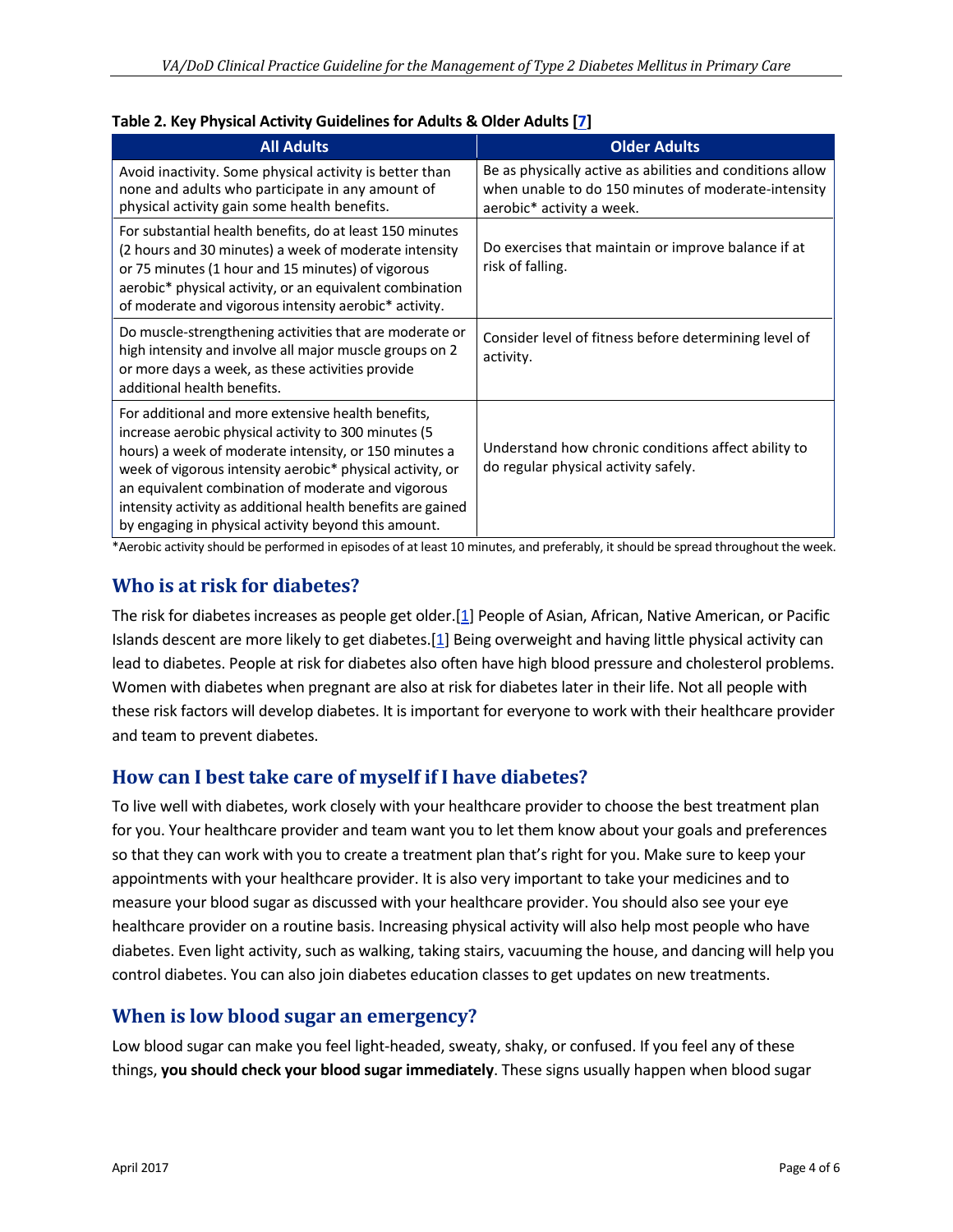drops under 70 mg/dL. If your blood sugar is low, drink 4 ounces of a drink containing sugar such as fruit juice or regular soda/pop, or eat four glucose tablets. Then check your blood sugar again 15 minutes later. If your blood sugar is still under 70 mg/dL, you may have to drink more fruit juice or soda/pop or eat more glucose tablets. Let your provider and team know if this type of low blood sugar happens to you. Train family members, friends and co-workers to recognize signs and symptoms of hypoglycemia. If you pass out or if you have trouble swallowing, they should call 911.

# **Other than low blood sugar, when should I contact my healthcare provider?**

You should contact your healthcare provider if there are signs of high blood sugar: thirst, headache, blurry vision, or frequent urination. These are medical emergencies, so call your healthcare provider or visit the emergency room. Having chest pain, face drooping, arm weakness, or problems speaking could be signs of a heart attack or a stroke − call 911 immediately. When your blood sugar levels are constantly high, or you experience frequent or severe low blood sugar (any low sugar requiring help from another person), you may need to change your current plan. Contact your healthcare provider to discuss that.

# **Where Can I Find More Information?**

**Beware of websites and TV programs that make promises that have not been proven or try to sell products that are not FDA-approved. For reliable information, see the following sites:** 

National Institute of Diabetes and Digestive and Kidney Diseases: [https://www.niddk.nih.gov/](https://www.niddk.nih.gov/health-information/diabetes#topics)

[health-information/diabetes#topics](https://www.niddk.nih.gov/health-information/diabetes#topics)

American Diabetes Association[: http://www.diabetes.org/](http://www.diabetes.org/)

Centers for Disease Control and Prevention: <https://www.cdc.gov/diabetes/home/>